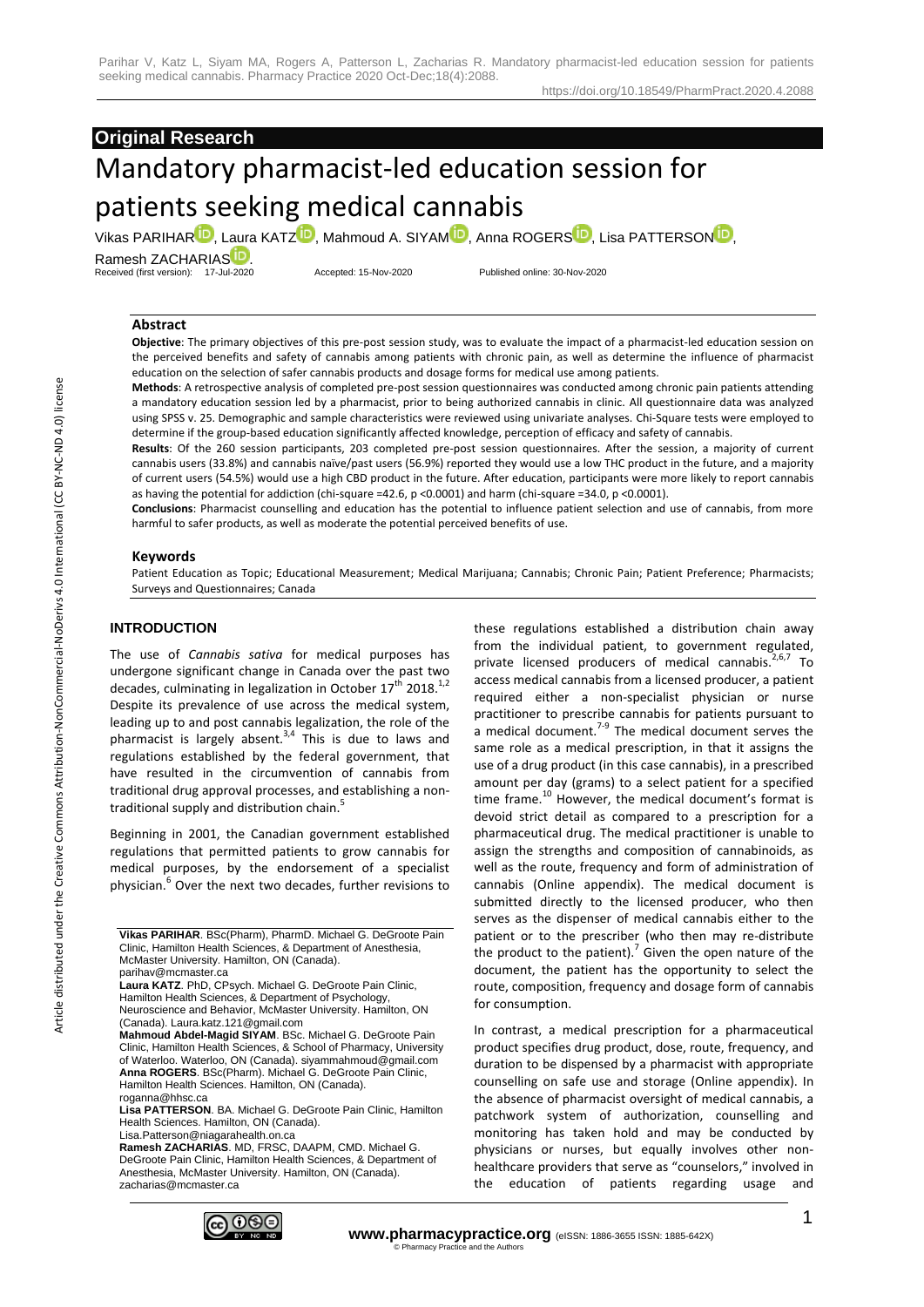therapeutics.<sup>11</sup> The lack of strict oversight by prescribers, piecemeal counselling and education of patients, coupled with open access to product selection, dosage and route of delivery cannabis, has resulted in an increase in medical misadventures and treatment failures.<sup>12-14</sup>

#### **Role of the pharmacist in overseeing medical cannabis**

It has been well established elsewhere that the role of pharmacists in medication management results in improved medical outcomes and quality of life for patients over a variety of domains, including increased compliance to therapy, treating the signs and symptoms of disease, disease prevention and cures. $15-19$  Given the complexities of medical cannabis, and the potential for harm, it has been put forward that pharmacists should have an increased role in the dispensation and management of medical cannabis use among patients. $20-23$  In an effort to promote patient safety and an increase in therapeutic success, a pharmacist led medical cannabis education program was developed in February 2017, at the Michael G. DeGroote Pain Clinic at McMaster University Medical Centre. After the program's introduction, all patients receiving a medical authorization for medical cannabis required mandatory attendance to the group-based education session. To evaluate the impact of the pharmacist-led group-based patient medical education on cannabis on promoting safer and more effective use of medical cannabis, a survey of participants was conducted prior to and after education.

## **METHODS**

#### **Design**

A retrospective analysis was performed on quality improvement surveys given to patients that attended cannabis education sessions. The cannabis use survey was administered prior to and after education. The pre cannabis use survey was a self-reported questionnaire designed to obtain demographic information, disability status, comorbid medical conditions, history of misuse of illicit drugs (other than cannabis) or alcohol, perceptions of cannabis use as compared to opioid use and addictive potential as well as potential for harm. The post cannabis use survey consisted of the same questions as the pre survey, with the exception of the omission of questions regarding demographics, medical comorbidities and history of drug/alcohol use.

#### **Data collection**

Upon arrival to a medical cannabis education session, participants were provided with a package of documents. The pharmacist conducting the education session described the purpose of the documents in the package, informing participants that completing the survey was optional and that the information gathered was to be used for quality improvement of the education program only. A written statement with the same information was also included on the first page of the cannabis use survey. A reminder to all participants was made verbally to complete the post class survey. All surveys with complete or partially complete information on both pre and post class surveys were entered into REDCap software version 9.1.0 by a pharmacy student.

As per article 2.5 of the Tri-Council Policy Statement: Ethical Conduct for Research Involving Humans - Version 2, research is exempt from a formal ethics review as it contained non-identifiable information that was originally used for quality improvement as well as program evaluation.<sup>24</sup> Additionally, the Hamilton Institutional Additionally, the Hamilton Institutional Research Ethics Board was consulted and they confirmed that the pre- post-test analysis was exempted from a formal ethics review.

#### **Subjects**

Patients were recruited from the Michael G. DeGroote Adult Pain Clinic in Hamilton between November 2018 and July 2019. Inclusion criteria for cannabis education included individuals aged 18 and older who were either naïve (never use) cannabis users, previous but not current cannabis users, as well as current medical and recreational cannabis users. Participants were excluded from group-based cannabis education if they had an identified diagnosis of a psychotic disorder, current use of an illicit substance, not literate in the English language, did not suffer from a chronic pain condition, were discharged from the care of a medical provider or failed to attend a scheduled session on two separate occasions.

#### **Components of the group education**

Group education was conducted in person, with a class size of 8-12 patients per session. Instruction time was approximately 100-120 minutes and was carried out by pharmacist with the use of a Microsoft PowerPoint® presentation, as well as handouts of the slide presentation. Patients were permitted to ask questions during and after the session to encourage open participation. Family members were also permitted to attend, in circumstances in which patients were under their care. Table 1 summarizes the content of group education discussed.

#### **Data analysis**

All questionnaire data was analyzed using SPSS version 25. Demographic and sample characteristics were reviewed using univariate analyses. Chi-Square tests, where a p-value of less than 0.05 was deemed to be significant, were also employed to determine if the group-based education significantly affected knowledge, perception of efficacy and safety of cannabis.

# **RESULTS**

A total of 260 participants attended education sessions from September 2018-August 2019, with 203 completing surveys. Briefly, individuals who attended class were predominantly disabled or retired, suffered from musculoskeletal or neuropathic pain, and reported a high degree of mental health comorbidities (Table 2). Additionally, a family history of addiction, ADD/ADHD, bipolar or schizophrenia would be a relative contradiction to the use of cannabis and although individuals with these conditions would be less likely to be referred for the education session, a substantial number did report having a family history of one of these conditions (Table 2). Furthermore, despite being an absolute contradiction to referral to the education session, a small group of

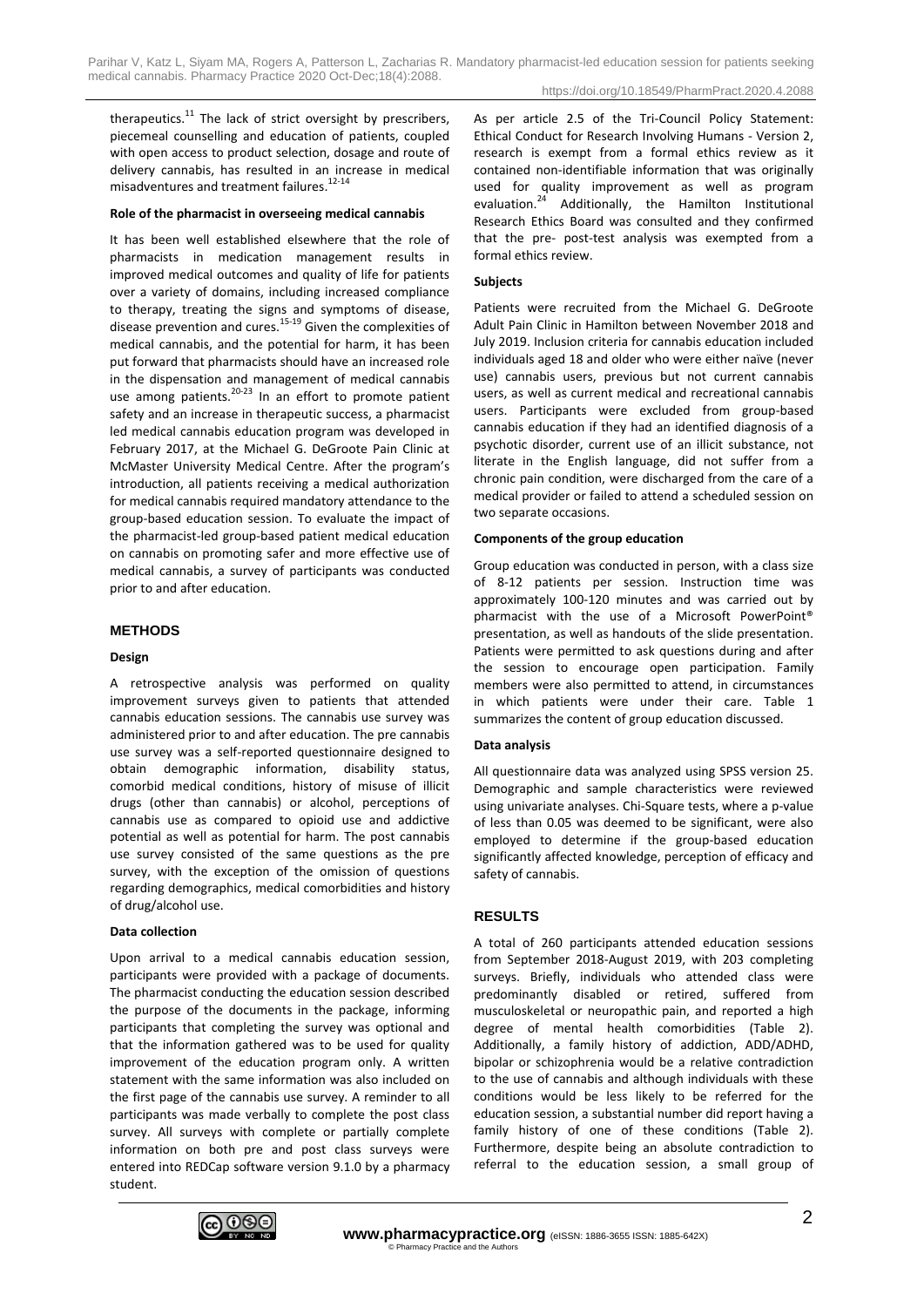| Table 1. Education Session Core Components |                                                                                                                                                                                                                                     |  |  |  |
|--------------------------------------------|-------------------------------------------------------------------------------------------------------------------------------------------------------------------------------------------------------------------------------------|--|--|--|
| <b>Core Component</b>                      | <b>Description</b>                                                                                                                                                                                                                  |  |  |  |
| History                                    | . History of ancient use, prohibition and legalization                                                                                                                                                                              |  |  |  |
| <b>Mechanism of Action</b>                 | • A description of the endocannabinoid system in relation to its components, role in chronic                                                                                                                                        |  |  |  |
|                                            | illness, and distribution throughout the body                                                                                                                                                                                       |  |  |  |
| <b>Plant Basics</b>                        | • Defining basic plant biology and nomenclature (e.g. species, subspecies, strains)                                                                                                                                                 |  |  |  |
| <b>Active Components</b>                   | • A general description of THC and CBD, their known and potential therapeutic as well as<br>harmful effects                                                                                                                         |  |  |  |
| Potential Therapeutic Benefits with Use    | • A description of acute and chronic benefits of cannabis use as it pertains to chronic illness,<br>with supporting evidence from literature                                                                                        |  |  |  |
| Known and Potential Risks with Use         | • A description of acute and chronic harms of cannabis use as it pertains to chronic illness,<br>with supporting evidence from literature<br>• Examples of acute effects<br>Euphoria, dysphoria, anxiogenesis, psychosis<br>$\circ$ |  |  |  |
|                                            | Bronchitis, COPD exacerbation<br>$\circ$                                                                                                                                                                                            |  |  |  |
|                                            | Appetite changes, Nausea, Vomiting<br>$\circ$                                                                                                                                                                                       |  |  |  |
|                                            | Hyper/hypotension, Tachycardia<br>$\circ$                                                                                                                                                                                           |  |  |  |
|                                            | Cognitive impairment while trying to concentrate or operate machinery<br>$\circ$                                                                                                                                                    |  |  |  |
|                                            | • Examples of chronic adverse effects                                                                                                                                                                                               |  |  |  |
|                                            | Changes in cognition, memory and motor responsiveness (particularly in younger<br>$\circ$<br>users)                                                                                                                                 |  |  |  |
|                                            | Potential risks of COPD and Lung Cancer with inhalation<br>$\circ$                                                                                                                                                                  |  |  |  |
|                                            | More severe episodes of mania, depression and cycling in pre-existing patients with<br>$\circ$                                                                                                                                      |  |  |  |
|                                            | bipolar disorder                                                                                                                                                                                                                    |  |  |  |
|                                            | Increased prevalence of developing bipolar disorder or psychotic disorders in<br>$\circ$                                                                                                                                            |  |  |  |
|                                            | younger users with a genetic predisposition to either conditions                                                                                                                                                                    |  |  |  |
|                                            | Addiction to cannabis<br>$\circ$                                                                                                                                                                                                    |  |  |  |
|                                            | Risk of worsening depression and anxiety<br>$\circ$                                                                                                                                                                                 |  |  |  |
| Dosage Forms                               | • A description of current forms of licit and regulated medical cannabis products (e.g. dried                                                                                                                                       |  |  |  |
|                                            | forms and extracts)                                                                                                                                                                                                                 |  |  |  |
|                                            | • A description of illicit products (e.g. concentrates, edibles and topicals)<br>• A comparison and contrast between the effects of predominantly CBD based formulations,                                                           |  |  |  |
|                                            | even amounts of CBD and THC formulations, and predominantly THC based formulations                                                                                                                                                  |  |  |  |
| Delivery Methods                           | • A contrast between inhalational, oral and topical forms of cannabis, with an emphasis of                                                                                                                                          |  |  |  |
|                                            | the respiratory effects and acute intoxicating effects of inhalation as compared to oral                                                                                                                                            |  |  |  |
|                                            | cannabis use.                                                                                                                                                                                                                       |  |  |  |
|                                            | • A simplified description of the pharmacokinetic differences (onset, duration, distribution                                                                                                                                        |  |  |  |
|                                            | and elimination) between inhalation and oral administration of cannabis.                                                                                                                                                            |  |  |  |
| Dosing                                     | • Encouragement on the use of oral delivery methods as opposed to inhalational due to                                                                                                                                               |  |  |  |
|                                            | unknown risks with chronic inhalational use on COPD and Cancer                                                                                                                                                                      |  |  |  |
|                                            | • Encouragement on the selection of a predominantly CBD product among naïve users to                                                                                                                                                |  |  |  |
|                                            | mitigate the negative psychotropic effects attributable to THC                                                                                                                                                                      |  |  |  |
|                                            | • A start low and go slow emphasis on slow upward titration                                                                                                                                                                         |  |  |  |
|                                            | • A description of a target dose, and advice on what is considered a treatment failure with a                                                                                                                                       |  |  |  |
|                                            | particular product, and when to consider modifying product selection                                                                                                                                                                |  |  |  |
| Logistics, Cost, Travel and Possession     | . Advice on how to acquire cannabis legitimately through a medical practitioner                                                                                                                                                     |  |  |  |
| Limits                                     | • Advice on how to manage out of pocket costs associated with purchasing cannabis for                                                                                                                                               |  |  |  |
|                                            | medical purposes                                                                                                                                                                                                                    |  |  |  |
|                                            | • Advice on how to navigate travel with cannabis during domestic and international travel                                                                                                                                           |  |  |  |
|                                            | THC - Tetrahydrocannabinol, CBD - Cannabidiol, COPD - Chronic obstructive pulmonary disease                                                                                                                                         |  |  |  |

participants reported current illicit drug use (other than cannabis) (Table 3).

In terms of cannabis use, a majority of individuals referred to the education session were currently using cannabis, reported using at least weekly or daily, and used amounts under 2 g per day by dried weight, or under 3-4 mL by volume if using an extract (Table 4). Participants were also more likely to report not knowing the amount of THC or CBD in the products they used, and sourcing cannabis from illicit sources (e.g. dispensaries, friends, street supply) (Table 4).

After the pharmacist-led education session on the appropriate medical use of cannabis, a significant number of current users reported they would use less cannabis overall, would favor using using either a low or medium THC concentration strength, and either use a medium or high CBD concentration strength (Table 5). In contrast to product selection, a majority of current users reported they would not change the dosage form or route of administration of cannabis, however a sizeable number indicated they would stop inhaling cannabis and start either oral or topical dosage forms (Table 6).

In contrast to current users, after the session, naïve patient and past cannabis users preferentially indicated they would most likely select a low THC concentration strength product and a high CBD concentration strength product (Table 5). Additionally, in comparison to current users, most naïve and past users reported they would use an oral product and route of administration as opposed to an inhaled product and route of administration.

Current, past and naïve cannabis users were asked to report their opinion on the safety and efficacy of cannabis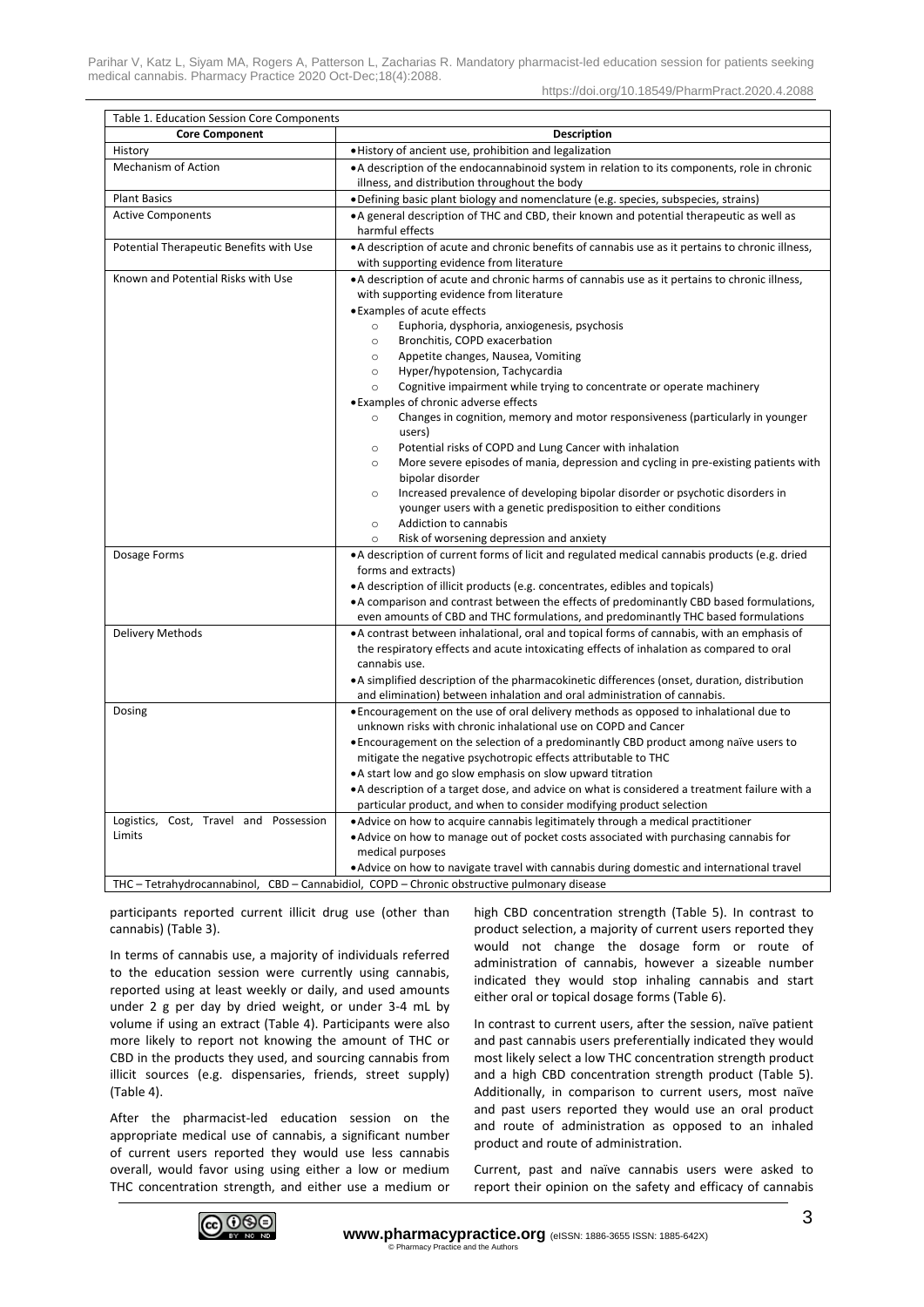Parihar V, Katz L, Siyam MA, Rogers A, Patterson L, Zacharias R. Mandatory pharmacist-led education session for patients seeking medical cannabis. Pharmacy Practice 2020 Oct-Dec;18(4):2088. https://doi.org/10.18549/PharmPract.2020.4.2088

| Table 2. Participant sample demographics (n=203)              |                         |  |  |  |
|---------------------------------------------------------------|-------------------------|--|--|--|
| Characteristic                                                | n (%)                   |  |  |  |
| Age, Mean (SD)                                                | $\overline{5}3.1$ years |  |  |  |
|                                                               | $(16.1 \,\text{years})$ |  |  |  |
| Age Range                                                     | 18-86 years             |  |  |  |
| Sex                                                           |                         |  |  |  |
| Male                                                          | 73 (36.5)               |  |  |  |
| Female                                                        | 127 (63.5)              |  |  |  |
| <b>Employment Status</b>                                      |                         |  |  |  |
| Disability                                                    | 88 (43.3)               |  |  |  |
| <b>Full time</b>                                              | 32 (15.8)               |  |  |  |
| Part time                                                     | 15(7.4)                 |  |  |  |
| Retired                                                       | 67 (33.0)               |  |  |  |
| Student                                                       | 5(2.5)                  |  |  |  |
| Unemployed                                                    | 17 (8.4)                |  |  |  |
| Social assistance                                             | 7(3.4)                  |  |  |  |
| <b>Types of Pain</b>                                          |                         |  |  |  |
| Abdominal pain                                                | 33 (16.3)               |  |  |  |
| Arthritis                                                     | 87 (42.9)<br>159 (78.3) |  |  |  |
| Back pain<br><b>CRPS</b>                                      | 45 (22.2)               |  |  |  |
| Diabetic neuropathy                                           | 16 (7.9)                |  |  |  |
| Facial pain                                                   | 16 (7.9)                |  |  |  |
| Fibromyalgia                                                  | 49 (24.1)               |  |  |  |
| Headaches                                                     | 78 (38.4)               |  |  |  |
| Neck pain                                                     | 95 (46.8)               |  |  |  |
| Pelvic pain                                                   | 35 (17.2)               |  |  |  |
| Shoulder pain                                                 | 97 (47.8)               |  |  |  |
| Other pain                                                    | 50 (24.6)               |  |  |  |
| Comorbidities                                                 |                         |  |  |  |
| Acute coronary syndrome                                       | 5(2.5)                  |  |  |  |
| ADD/ADHD                                                      | 7(3.4)                  |  |  |  |
| Anxiety disorder(s)                                           | 91 (44.8)               |  |  |  |
| Arrhythmia                                                    | 15(7.4)                 |  |  |  |
| Bipolar disorder                                              | 6(3.0)                  |  |  |  |
| COPD/Asthma                                                   | 31(15.3)                |  |  |  |
| Depression                                                    | 95 (46.8)               |  |  |  |
| <b>Diabetes</b>                                               | 35 (17.2)               |  |  |  |
| Dyslipidemia                                                  | 39 (19.2)               |  |  |  |
| Hypertension<br>PTSD                                          | 58 (28.6)<br>33 (16.3)  |  |  |  |
| Schizophrenia                                                 | 0(0)                    |  |  |  |
| Stroke                                                        | 4(2)                    |  |  |  |
| No comorbidities                                              | 24 (11.8)               |  |  |  |
| <b>Family History</b>                                         |                         |  |  |  |
| Schizophrenia                                                 | 8 (3.9)                 |  |  |  |
| Bipolar disorder                                              | 15 (7.4)                |  |  |  |
| ADD/ADHD                                                      | 21(10.3)                |  |  |  |
| Addiction to Alcohol, Street drugs or                         | 35 (17.2)               |  |  |  |
| prescription drugs                                            |                         |  |  |  |
| No family history of these conditions                         | 131 (64.5)              |  |  |  |
| Pharmaceutical Cannabinoid Use                                |                         |  |  |  |
| Nabilone                                                      | 8 (3.9)                 |  |  |  |
| Sativex                                                       | 0(0)                    |  |  |  |
| ADD - Attention deficit disorder, ADHD - Attention<br>deficit |                         |  |  |  |
| hyperactivity disorder, COPD - Chronic obstructive pulmonary  |                         |  |  |  |
| disease, PTSD - Posttraumatic stress disorder                 |                         |  |  |  |

when compared to opioids, addiction potential and potential for harm, pre and post education. A statistically significant increase in the opinion that cannabis has the potential for addiction (chi-square=42.6, p<0.0001) and harm (chi-square=34.0, p<0.0001) was noted after receiving education. However, after receiving education, more participants, felt that cannabis may be a safer option (chi-square=53.0, p<0.0001) and more efficacious (chisquare=42.5, p<0.0001) for their chronic pain condition than opioids

| Table 3. Baseline substance use (n=203) |            |  |  |
|-----------------------------------------|------------|--|--|
| Characteristic                          | n (%)      |  |  |
| Tobacco                                 |            |  |  |
| Non Smoker                              | 143 (70.8) |  |  |
| Smokes one pack per day                 | 53 (26.2)  |  |  |
| Smokes more than one pack per day       | 6(3.0)     |  |  |
| Alcohol - Frequency/week                |            |  |  |
| Non drinkers                            | 79 (39.5)  |  |  |
| 1-2 drinks per month                    | 71 (35.5)  |  |  |
| 1-2 times per week                      | 28 (14.0)  |  |  |
| 3-4 times per week                      | 15(7.5)    |  |  |
| 5-6 times per week                      | 1(0.5)     |  |  |
| Every day                               | 6(3.0)     |  |  |
| Alcohol - Amount/day                    |            |  |  |
| 1 drink per day                         | 79 (58.2)  |  |  |
| 2-3 drinks per day                      | 25 (31.6)  |  |  |
| 4-6 drinks per day                      | 6(7.6)     |  |  |
| 7-9 drinks per day                      | 2(2.5)     |  |  |
| Opioid Use                              |            |  |  |
| Current use                             | 83 (41.9)  |  |  |
| Past use                                | 65 (32.8)  |  |  |
| Never                                   | 50 (25.3)  |  |  |
| Other Illicit Drug Use                  |            |  |  |
| Current use                             | 5(2.5)     |  |  |
| Past use                                | 30 (15.2)  |  |  |
| Never                                   | 162 (82.2) |  |  |
| Cannabis Past Use                       |            |  |  |
| Recreational                            | 86 (42.4)  |  |  |
| Medical                                 | 68 (33.5)  |  |  |
| <b>Current Cannabis Use</b>             |            |  |  |
| Yes                                     | 81 (40.7)  |  |  |
| No                                      | 118 (59.3) |  |  |
| <b>Never Use Cannabis</b>               | 75 (36.9)  |  |  |

# **DISCUSSION**

The pharmacist-led cannabis patient education session resulted in some notable changes in potential use patterns among patients referred to the program. A main emphasis of the education program was to promote the use of products with lower percentage strengths of THC, as its relative potency in cannabis is predictor of psychoactivity, impairment, anxiety, psychosis, GI intolerance, tachycardia, hypertension/hypotension, potential for dependence as well as addiction.<sup>25-29</sup> In contrast, the session emphasized the use of greater percentage strengths of CBD, as the potential benefits and safety profile as compared to THC is purported to be much more favorable.<sup>29-36</sup> Among surveyed participants, after receiving formal education by a pharmacist, these objectives were realized among naïve patients in particular, and to a lesser extent among current users (Table 5 & 6).

Other key messages highlighted in the session was the use of oral and topical route of administration as opposed to an inhalational route, as inhaled forms of cannabis, in particular smoked forms, are more likely to result in respiratory complications such as chronic cough, bronchitis, pneumonia and potentially histopathologic changes in lung tissue. <sup>37-40</sup> Naïve patients overwhelmingly supported the notion to use oral and topical dosage forms as their future route of administration while using cannabis (Table 6). Despite receiving education on the risks of smoking and vaping cannabis, approximately one half of current users indicated they would not change this route of administration, with a small number indicating they would begin to use this route of administration (Table 6). As the

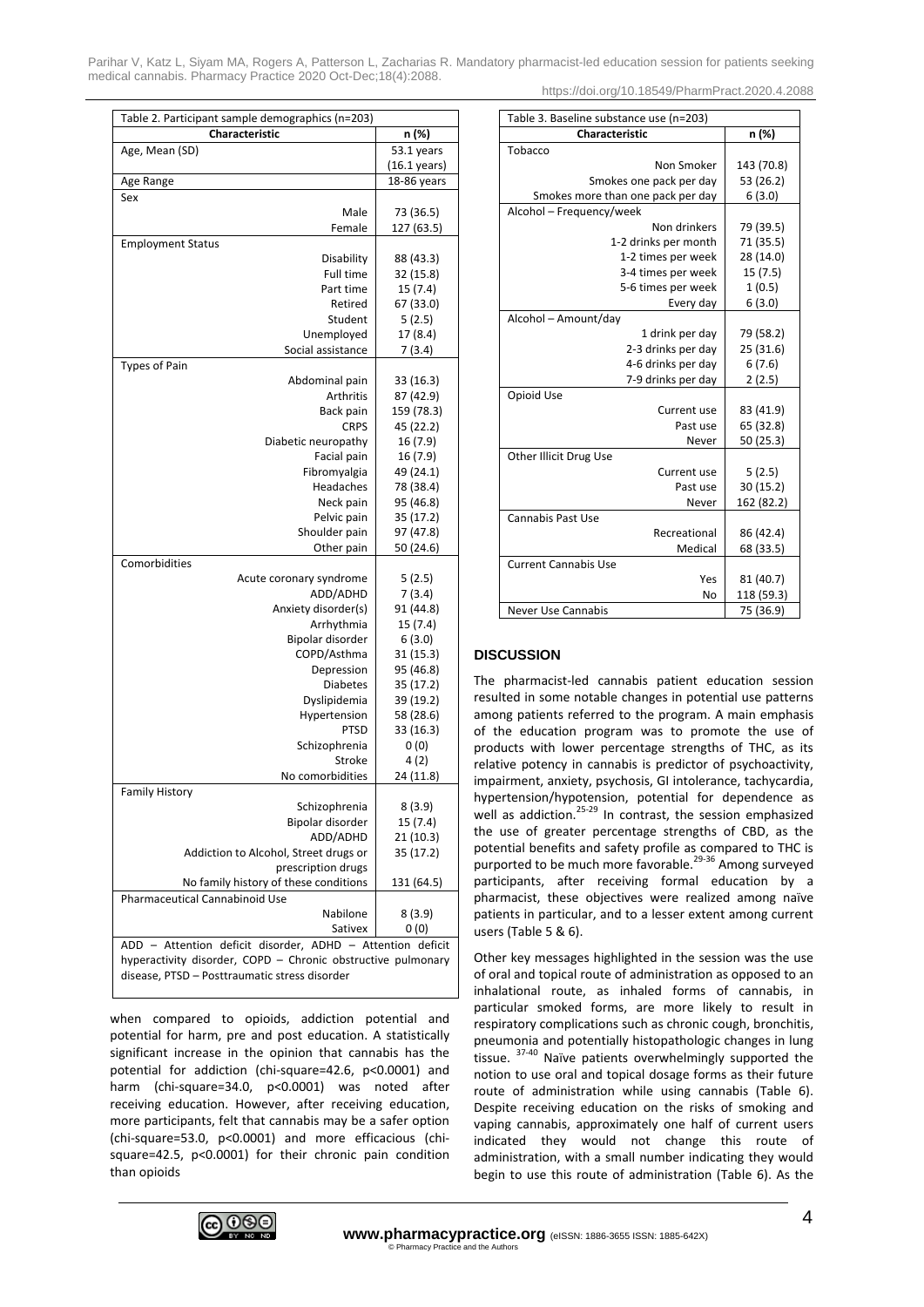| Table 4. Cannabis use statistics among current users |                     |  |  |
|------------------------------------------------------|---------------------|--|--|
| Characteristic                                       | n (%)               |  |  |
| Frequency per month (n=76)                           |                     |  |  |
| Every week                                           | 58 (76.3)           |  |  |
| 1-3 weeks per month                                  | 12 (15.7)           |  |  |
| Less than once per month                             | 6(7.9)              |  |  |
| Frequency per week (n=77)                            |                     |  |  |
| Every day                                            | 41 (53.2)           |  |  |
| 4-6 days per week                                    | 12 (15.6)           |  |  |
| 2-3 days per week                                    | 16 (20.8)           |  |  |
| 1 day per week                                       | 8(10.4)             |  |  |
| Type of cannabis used (n=77)                         |                     |  |  |
| Dried                                                | 52 (75.3)           |  |  |
| Oil                                                  | 36 (46.8)           |  |  |
| Topical                                              | 9(11.7)             |  |  |
| Rectal                                               | 0(0)                |  |  |
| Dried cannabis consumption (n=52)                    |                     |  |  |
| $<$ 1 $g$                                            | 22 (42.3)           |  |  |
| $1-2g$                                               | 19 (36.5)           |  |  |
| $3-4g$                                               | 5(9.6)              |  |  |
| $5-6g$                                               | 2(3.8)              |  |  |
| $7-8g$                                               | 2(3.8)              |  |  |
| $9-10g$                                              | 1(1.9)              |  |  |
| >10 g                                                | 1(1.9)              |  |  |
| Cannabis oil consumption (n=36)                      |                     |  |  |
| $<$ 1 $mL$                                           | 9(26.5)             |  |  |
| $1-2$ mL                                             | 14 (41.2)           |  |  |
| $3-4$ mL                                             | 7(20.6)             |  |  |
| 5-6 mL                                               | 1(2.9)              |  |  |
| 7-8 mL                                               | 1(2.9)              |  |  |
| 9-10 mL                                              | 2(5.9)              |  |  |
| Source of Cannabis (n=77)                            |                     |  |  |
| Illicit dispensary                                   | 33 (42.9)           |  |  |
| Home grown supply<br>Friend                          | 6(7.8)<br>15 (19.5) |  |  |
| Family member                                        | 8(10.4)             |  |  |
| Street supply                                        | 6(7.8)              |  |  |
| Licensed medical producer                            | 34 (44.2)           |  |  |
| THC concentration used (n=70)                        |                     |  |  |
| >15%                                                 | 23 (32.9)           |  |  |
| 6-14%                                                | 8(11.4)             |  |  |
| < 5%                                                 | 13 (18.6)           |  |  |
| Unknown                                              | 26 (37.1)           |  |  |
| CBD concentration used (n=77)                        |                     |  |  |
| >10%                                                 | 24 (31.2)           |  |  |
| 6-9%                                                 | 9(11.7)             |  |  |
| <6%                                                  | 10 (13.0)           |  |  |
| Unknown                                              | 34 (44.2)           |  |  |
| THC-Tetrahydrocannabinol,<br>CBD - Cannabidiol       |                     |  |  |

pharmacokinetics of inhaled cannabis, as compared to oral and topical routes, has a considerably quicker onset of action as well as shorter duration, it is probable that this route of administration is preferred amongst current users for this rationale for the treatment of pain or other medical conditions.41-44 It is also possible that as current users may also be using cannabis for recreational purposes, that the subjective levels of euphoria and psychoactivity with THC conferred via the inhalational route is also preferred over the oral route, as such effects are more likely to be pronounced with inhaled dosage forms. In order to promote and influence a change in use characteristics, targeted intervention, such as motivational interviewing and normative feedback might be helpful. $45,46$ 

Although the cannabis education session's content did not encompass a comparison to opioid therapy for pain management, it is rather remarkable that an overwhelming majority of participants perceived that cannabis was a safer



and more efficacious drug treatment option than opioids for pain, prior to and to a greater extent post education (p<0.0001). Opioid use among participants was commonplace, with many either currently taking opioids for chronic pain, or had either failed a trial or discontinued such treatment due to adverse effects (Table 3). Therefore, a perception that cannabis was more efficacious and safer

than opioid therapy is possibly the result of previous exposure to opioids with negative outcomes. Among naïve users, past and current users, the current climate surrounding opioids is also expected to have contributed to these findings as well, as the looming opioid crisis in North America has resulted in significant morbidity and mortality, weighing in on the public consciousness as well as impacting the political sphere. $47-50$ 

In a similar vein, the perception of cannabis as being nonaddictive and its potential for harm is overlooked amongst members of the general public. After receiving information in the cannabis education session on the potential for addiction to cannabis and harm from cannabis, a significant number of individuals changed their perception with pharmacist led education, with more participants indicating that cannabis as potentially addictive and harmful. This finding underscores the importance of the influence of the impact of healthcare professionals, in particular pharmacists in providing evidence-based findings to contextualize the potential incidence of harmful effects and addiction, which can be glossed over by unlicensed cannabis counsellors and the lay media.<sup>51</sup>

Although participants were screened by a prescriber prior to referral to the education program for absolute contraindications for cannabis use including a diagnosis of bipolar disorder, as well as problematic alcohol or drug use history, such individuals were referred to the session (Table 2). It is likely that such individuals either may not have disclosed such information, or such information was not obtained from the patient record or by the prescriber upon consultation. As the initial intention of the surveys were meant as a quality improvement initiative, these findings resulted in another role for the pharmacist, in which the program now involves a thorough history taking and screen by a pharmacist prior to referral for education and a cannabis prescription.

With the recent legalization of cannabis at a national level for recreational use in Canada, changes to the medical cannabis program may occur. At the time of this survey, most individuals being referred to this cannabis education session, was just prior to legalization. As observed in several states in the U.S., when both recreational cannabis and medical cannabis are legalized, patients seeking cannabis for medicinal use may find it easier to access cannabis at recreational outlets, thereby reducing the oversight of patient cannabis use by medical professionals.52,53 Therefore, referrals to our specific cannabis education session may decline over time, and thus the impact of this pharmacist led intervention may decrease. To address this issue, a program that allows open and optional access to cannabis education by pharmacists (e.g. virtual or in person workshops, lectures and e-learning modules) funded by pharmacy chains or advocacy groups, may be able to promote safer and more effective medicinal use of cannabis to those acquiring it from a variety of sources.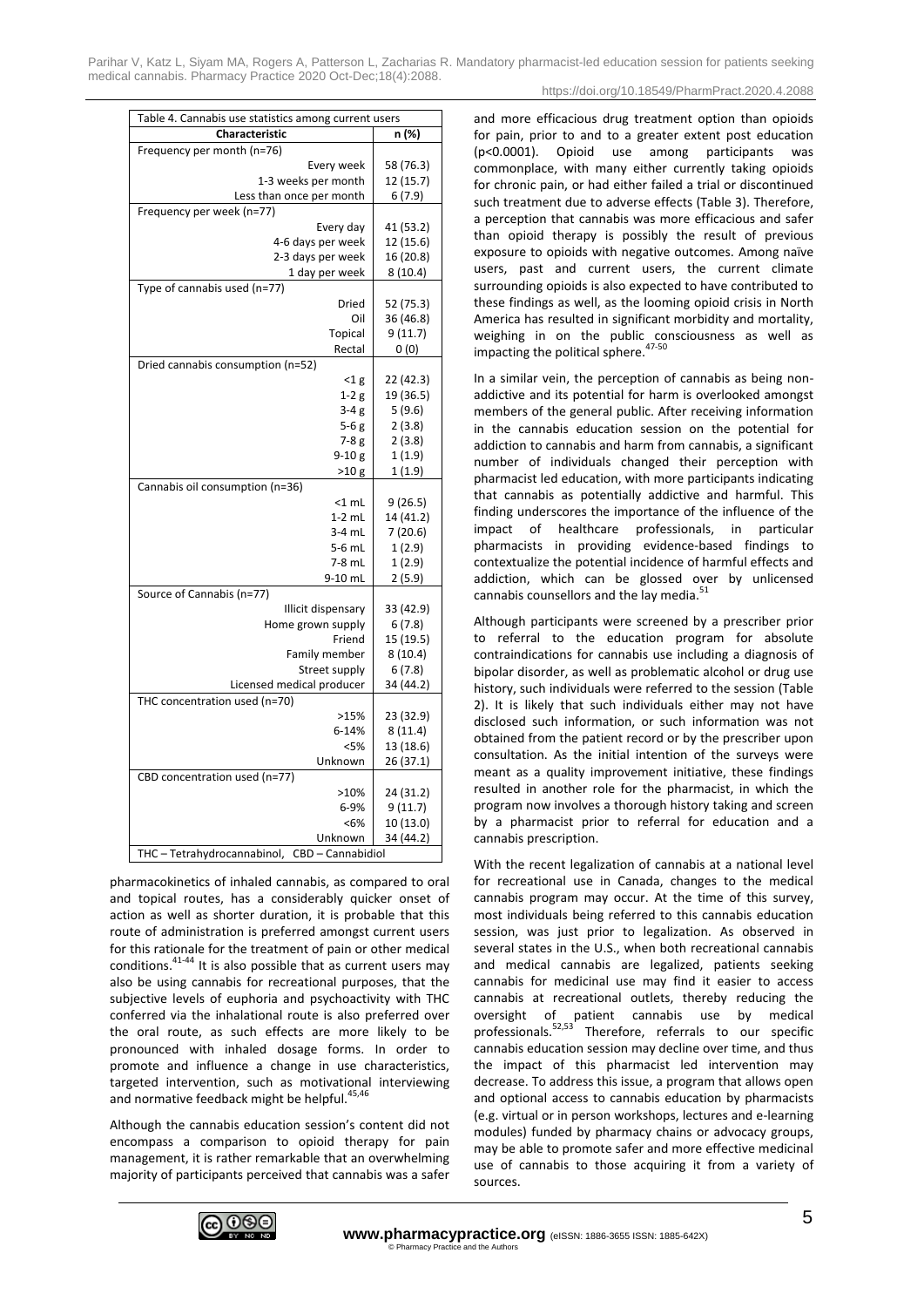Parihar V, Katz L, Siyam MA, Rogers A, Patterson L, Zacharias R. Mandatory pharmacist-led education session for patients seeking medical cannabis. Pharmacy Practice 2020 Oct-Dec;18(4):2088. https://doi.org/10.18549/PharmPract.2020.4.2088

| Table 5. Session impact on cannabis product use |                                  |                                       |  |  |  |
|-------------------------------------------------|----------------------------------|---------------------------------------|--|--|--|
| Characteristic; n (%)                           | <b>Current Users</b><br>$(n=77)$ | <b>Naïve or Past Users</b><br>(n=102) |  |  |  |
| Overall cannabis use                            |                                  |                                       |  |  |  |
| More use                                        | 26 (33.8)                        | N/A                                   |  |  |  |
| No change                                       | 18 (23.3)                        | N/A                                   |  |  |  |
| Less use                                        | 29 (37.7)                        | N/A                                   |  |  |  |
| THC use                                         |                                  |                                       |  |  |  |
| Use a high THC product (>15%)                   | 12 (15.6)                        | 0(0)                                  |  |  |  |
| Use a medium THC product (6-14%)                | 21(27.3)                         | 5(4.9)                                |  |  |  |
| Use a low THC product (<6%)                     | 26 (33.8)                        | 58 (56.9)                             |  |  |  |
| No change                                       | 17(22.1)                         | N/A                                   |  |  |  |
| Not interested in using cannabis                | 0(0)                             | 6(5)                                  |  |  |  |
| Uncertain                                       | 0(0)                             | 33 (32.4)                             |  |  |  |
| CBD use                                         |                                  |                                       |  |  |  |
| Use a high CBD product (>15%)                   | 42 (54.5)                        | 34 (33.3)                             |  |  |  |
| Use a medium CBD product (6-14%)                | 14 (18.2)                        | 11 (10.8)                             |  |  |  |
| Use a low CBD product (<6%)                     | 4(5.2)                           | 18 (17.6)                             |  |  |  |
| No change                                       | 13 (16.9)                        | N/A                                   |  |  |  |
| Not interested in using cannabis                | 0(0)                             | 4(3.9)                                |  |  |  |
| Uncertain                                       | 0(0)                             | 35 (34.3)                             |  |  |  |
| THC - Tetrahydrocannabinol, CBD - Cannabidiol   |                                  |                                       |  |  |  |

Several limitations were noted in this study. As demonstrated elsewhere in literature, the positive impact of pharmacist led group education allows for safer and more effective use of medications.<sup>54,55</sup> Unlike our study which focused on a single group session, most of these other programs involved multiple sessions or assessed patients several months after intervention.56-58 As our program only offered one session, and our survey was administered immediately after the group-based intervention, it is likely that patient's opinions may change days to weeks after taking the course, as knowledge gained from a single education session, as compared to multiple sessions, is lost over time, and other influences may have more impact on the selection of cannabis, including cost, product availability, and counselling from others. Therefore, to demonstrate the long-term predicative value of the pharmacist-led cannabis group education session on safer usage among patients, the survey would need to be administered several months after the intervention. In addition to this limitation, participants demonstrated a lack of clarity as to what the concentration strength of THC and CBD was if they grew cannabis at home or obtained it from illicit sources. Therefore, the self-reporting of concentration strength of products would have a large degree of error contained within the survey. Moreover, the common method of estimating daily usage in grams by Health Canada is vague and impractical, as weighing cannabis prior to use is not a standard practice amongst most users that used dried dosage forms. Additionally, for liquid or topical dosage forms, each product produced in milliliters is equivalent to variable amounts of dried cannabis, in grams, which is determined by the manufacturer. Given this

complexity, it is unlikely that patients are able to accurately quantify and report daily use of cannabis in grams. Lastly, it should be noted that the survey was not validated, and therefore the reliability of the survey at predicting the past and future cannabis use characteristics of participants may not be accurate.

# **CONCLUSIONS**

The implementation of a mandatory group-based education session led by a pharmacist, resulted in greater reports among participants of choosing lower potency THC formulations, a lower likelihood of using an inhalation route of administration, and significant increases in the perception that cannabis may cause harm or addiction. As cannabis therapy is becoming a mainstream alternative to conventional therapies, it is imperative for pharmacists to become more knowledgeable on the benefits and risks associated with monotherapy and when combined with other drugs and substances. Patient counselling, in the format of group-based education or more commonly oneon-one counselling, can be used as an influential practice to promote safe and appropriate usage of cannabis for therapeutic purposes.

# **CONFLICT OF INTEREST**

None.

#### **FUNDING**

None.

| Table 6. Post class preference of administration of cannabis by dosage forms or routes |                                       |                               |                                |                                      |                             |  |  |
|----------------------------------------------------------------------------------------|---------------------------------------|-------------------------------|--------------------------------|--------------------------------------|-----------------------------|--|--|
|                                                                                        | Current User (n=77)                   |                               |                                |                                      | Naïve or Past User (n=102)  |  |  |
| Route / Dosage Form<br>n (%)                                                           | <b>Start</b><br><b>Administration</b> | <b>Stop</b><br>Administration | No Change to<br>Administration | <b>Not Currently</b><br>Administered | <b>Start Administration</b> |  |  |
| Oral / Edible                                                                          | 20(25.9)                              | 3(3.9)                        | 33 (42.9)                      | 15 (19.4)                            | 33 (32.3)                   |  |  |
| Oral / Pill or Oil                                                                     | 19 (26.4)                             | 0(0)                          | 34 (44.2)                      | 19 (24.7)                            | 73 (70.9)                   |  |  |
| Inhalation / Smoke or Vaporize                                                         | 0(0)                                  | 19 (24.7)                     | 33 (42.9)                      | 14 (18.2)                            | 12(11.7)                    |  |  |
| Topical                                                                                | 12(15.6)                              | 2(2.6)                        | 14 (18.2)                      | 43 (55.8)                            | 16 (15.9)                   |  |  |
| Sublingual                                                                             | 16 (20.8)                             | 2(2.6)                        | 11(14.3)                       | 39 (50.6)                            | 12(11.7)                    |  |  |
| Rectal                                                                                 | 1(1.3)                                | 0(0)                          | 1(1.3)                         | 65 (84.4)                            | 0(0)                        |  |  |

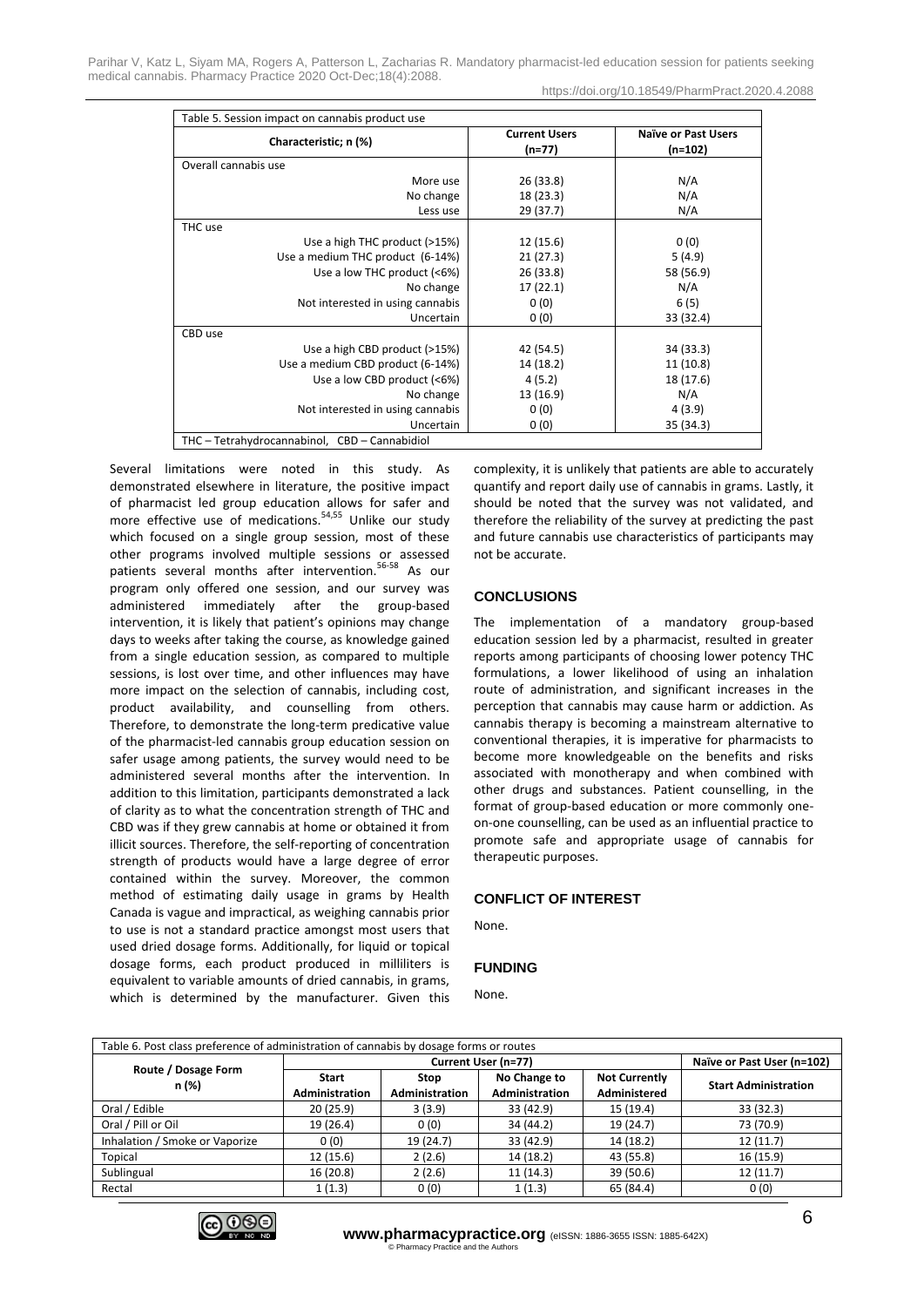# **References**

- 1. Hill KP, George TP. Cannabis legalisation in Canada: a crucial trial balloon. Lancet Psychiatry. 2019;6(1):5-6. [https://doi.org/10.1016/s2215-0366\(18\)30460-7](https://doi.org/10.1016/s2215-0366(18)30460-7)
- 2. Cox C. The Canadian Cannabis Act legalizes and regulates recreational cannabis use in 2018. Health Policy. 2018;122(3):205-209[. https://doi.org/10.1016/j.healthpol.2018.01.009](https://doi.org/10.1016/j.healthpol.2018.01.009)
- 3. Statistics Canada. Data on cannabis for medical purposes. Available at: [https://www.canada.ca/en/health](https://www.canada.ca/en/health-canada/services/drugs-medication/cannabis/research-data/medical-purpose.html)[canada/services/drugs-medication/cannabis/research-data/medical-purpose.html](https://www.canada.ca/en/health-canada/services/drugs-medication/cannabis/research-data/medical-purpose.html) (accessed Jun 2, 2020).
- 4. Canadian Pharmacists Association. Available at: Pharmacists disappointed with proposed cannabis regulations, concerned with impact to medical cannabis patients. https://www.pharmacists.ca/news-events/news/pharmacisty [disappointed-with-proposed-cannabis-regulations-concerned-with-impact-to-medical-cannabis-patients/](https://www.pharmacists.ca/news-events/news/pharmacists-disappointed-with-proposed-cannabis-regulations-concerned-with-impact-to-medical-cannabis-patients/) (accessed Jun 2, 2020).
- 5. Minister of Justice. Cannabis Act (S.C. 2018, c. 16). Available at[: https://laws-lois.justice.gc.ca/eng/acts/c-24.5/](https://laws-lois.justice.gc.ca/eng/acts/c-24.5/) (accessed Jun 2, 2020).
- 6. Fearon J. Reasonable Doubt: the history of marijuana law in Canada. Now Magazine. Available at: <https://nowtoronto.com/news/history-of-marijuana-law-in-canada-from-opium-dens-to-shoppe/> (accessed Jun 2, 2020).
- 7. Minister of Justice. Marihuana for medical purposes regulations, SOR/2013-119. Available at[: https://laws](https://laws-lois.justice.gc.ca/eng/regulations/sor-2013-119/20130607/P1TT3xt3.html)[lois.justice.gc.ca/eng/regulations/sor-2013-119/20130607/P1TT3xt3.html](https://laws-lois.justice.gc.ca/eng/regulations/sor-2013-119/20130607/P1TT3xt3.html) (accessed Jun 2, 2020).
- 8. Balneaves LG, Alraja A, Ziemianski D, McCuaig F, Ware M. A National Needs Assessment of Canadian Nurse Practitioners Regarding Cannabis for Therapeutic Purposes. Cannabis Cannabinoid Res. 2018;3(1):66-73. <https://doi.org/10.1089/can.2018.0002>
- 9. Minister of Justice. Access to cannabis for medical purposes regulations. Available at: <https://laws.justice.gc.ca/eng/regulations/sor-2016-230/20160805/P1TT3xt3.html> (accessed Jun 2, 2020).
- 10. Health Canada. Medical document supporting the use of cannabis for medical purposes under the cannabis regulations. Available at: [https://www.canada.ca/content/dam/hc-sc/migration/hc-sc/dhp-mps/alt\\_formats/pdf/marihuana/info/Medical-](https://www.canada.ca/content/dam/hc-sc/migration/hc-sc/dhp-mps/alt_formats/pdf/marihuana/info/Medical-Document-EN.pdf)[Document-EN.pdf](https://www.canada.ca/content/dam/hc-sc/migration/hc-sc/dhp-mps/alt_formats/pdf/marihuana/info/Medical-Document-EN.pdf) (accessed Jun 2, 2020).
- 11. Lough S. Private cannabis clinics offer clients access. CMAJ. 2015;187(12):865-866. [https://doi.org/10.1503/cmaj.109-](https://doi.org/10.1503/cmaj.109-5119) [5119](https://doi.org/10.1503/cmaj.109-5119)
- 12. Grewal JK, Loh LC. Health considerations of the legalization of cannabis edibles. CMAJ. 2020;192(1):E1-E2. <https://doi.org/10.1503/cmaj.191217>
- 13. Mudan A, DeRoos F, Perrone J. Medical Marijuana Miscalculation. N Engl J Med. 2019;381(11):1086-1087. <https://doi.org/10.1056/nejmc1907013>
- 14. Institute of Safe Medical Practices. Labeling problems have led to errors[. https://www.ismp.org/news/ismp-warns-medical](https://www.ismp.org/news/ismp-warns-medical-marijuana-product-labeling-problems-have-led-errors)[marijuana-product-labeling-problems-have-led-errors](https://www.ismp.org/news/ismp-warns-medical-marijuana-product-labeling-problems-have-led-errors) (accessed Jun 22, 2020).
- 15. Ward KE, Cohen LB. Promoting Safe Use of Medications: Providing Medication Education to Seniors Receiving Meals on Wheels. Consult Pharm. 2015;30(10):616-622.<https://doi.org/10.4140/tcp.n.2015.616>
- 16. El-Ibiary SY, Raney EC, Moos MK. The pharmacist's role in promoting preconception health. J Am Pharm Assoc (2003). 2014;54(5):e288-e303.<https://doi.org/10.1331/japha.2014.14536>
- 17. Koren DE, Zuckerman A, Teply R, Nabulsi NA, Lee TA, Martin MT. Expanding Hepatitis C Virus Care and Cure: National Experience Using a Clinical Pharmacist-Driven Model. Open Forum Infect Dis. 2019;6(7):ofz316. <https://doi.org/10.1093/ofid/ofz316>
- 18. Hyoguchi N, Kobayashi D, Kubota T, Shimazoe T. Effects on Deaf Patients of Medication Education by Pharmacists. J Deaf Stud Deaf Educ. 2016;21(4):416-421[. https://doi.org/10.1093/deafed/enw037](https://doi.org/10.1093/deafed/enw037)
- 19. Dunn SP, Birtcher KK, Beavers CJ, et al. The role of the clinical pharmacist in the care of patients with cardiovascular disease. J Am Coll Cardiol. 2015;66(19):2129-2139[. https://doi.org/10.1016/j.jacc.2015.09.025](https://doi.org/10.1016/j.jacc.2015.09.025)
- 20. Dattani S, Mohr H. Pharmacists' role in cannabis dispensing and counselling. Can Pharm J (Ott). 2018;152(1):14-15. <https://doi.org/10.1177/1715163518813314>
- 21. Opitz BJ, Ostroff ML, Whitman AC. The Potential Clinical Implications and Importance of Drug Interactions Between Anticancer Agents and Cannabidiol in Patients With Cancer. J Pharm Pract. 2020;33(4):506-512. <https://doi.org/10.1177/0897190019828920>
- 22. Seamon MJ, Fass JA, Maniscalco-Feichtl M, Abu-Shraie NA. Medical marijuana and the developing role of the pharmacist. Am J Health Syst Pharm. 2007;64(10):1037-1044[. https://doi.org/10.2146/ajhp060471](https://doi.org/10.2146/ajhp060471)
- 23. Parmar JR, Forrest BD, Freeman RA. Medical marijuana patient counseling points for health care professionals based on trends in the medical uses, efficacy, and adverse effects of cannabis-based pharmaceutical drugs. Res Social Adm Pharm. 2016;12(4):638-654.<https://doi.org/10.1016/j.sapharm.2015.09.002>
- 24. Canadian Institutes of Health Research; Natural Sciences and Engineering Research Council of Canada; Social Sciences and Humanities Research Council. Tri-council policy statement: ethical conduct for research involving humans. Available at: [https://ethics.gc.ca/eng/policy-politique\\_tcps2-eptc2\\_2018.html](https://ethics.gc.ca/eng/policy-politique_tcps2-eptc2_2018.html) (accessed May 11, 2020).
- 25. Ravi D, Ghasemiesfe M, Korenstein D, Cascino T, Keyhani S. Associations Between Marijuana Use and Cardiovascular Risk Factors and Outcomes: A Systematic Review. Ann Intern Med. 2018;168(3):187-194. [https://doi.org/10.7326/m17-](https://doi.org/10.7326/m17-1548) [1548](https://doi.org/10.7326/m17-1548)
- 26. Richards JR. Cannabinoid Hyperemesis Syndrome: Pathophysiology and Treatment in the Emergency Department. J Emerg Med. 2018;54(3):354-363[. https://doi.org/10.1016/j.jemermed.2017.12.010](https://doi.org/10.1016/j.jemermed.2017.12.010)
- 27. Zehra A, Burns J, Liu CK, Manza P, Wiers CE, Volkow ND, Wang GJ. Cannabis Addiction and the Brain: a Review. J Neuroimmune Pharmacol. 2018;13(4):438-452.<https://doi.org/10.1007/s11481-018-9782-9>

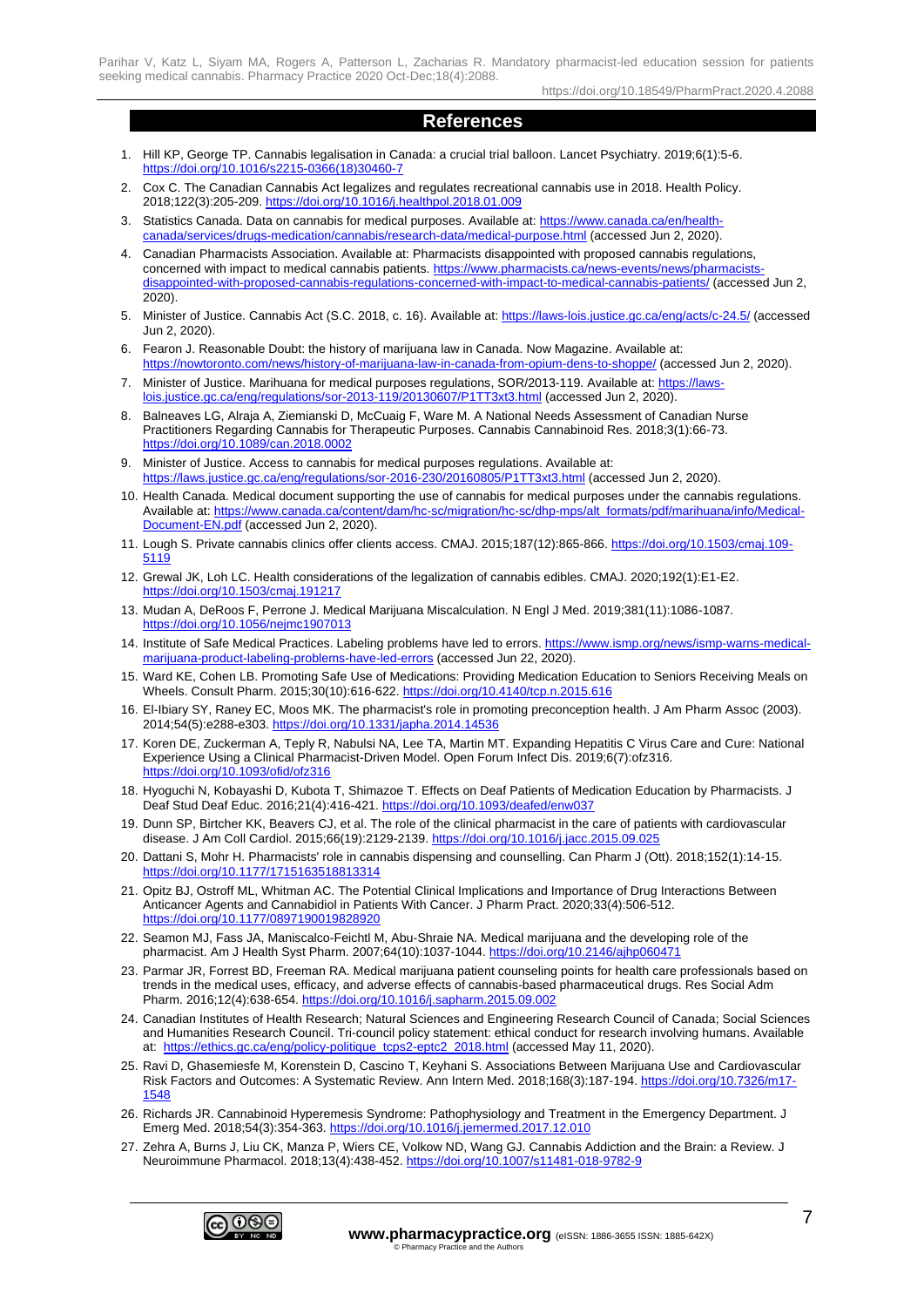- 28. Hines LA, Freeman TP, Gage SH, Zammit S, Hickman M, Cannon M, Munafo M, MacLeod J, Heron J. Association of High-Potency Cannabis Use With Mental Health and Substance Use in Adolescence. JAMA Psychiatry. 2020;77(10):1044-1051.<https://doi.org/10.1001/jamapsychiatry.2020.1035>
- 29. Bhattacharyya S, Morrison PD, Fusar-Poli P, Martin-Santos R, Borgwardt S, Winton-Brown T, Nosarti C, O' Carroll CM, Seal M, Allen P, Mehta MA, Stone JM, Tunstall N, Giampietro V, Kapur S, Murray RM, Zuardi AW, Crippa JA, Atakan Z, McGuire PK. Opposite effects of delta-9-tetrahydrocannabinol and cannabidiol on human brain function and psychopathology. Neuropsychopharmacology. 2010;35(3):764-774.<https://doi.org/10.1038/npp.2009.184>
- 30. Carlini EA, Cunha JM. Hypnotic and antiepileptic effects of cannabidiol. J Clin Pharmacol. 1981;21(S1):417S-427S. <https://doi.org/10.1002/j.1552-4604.1981.tb02622.x>
- 31. Broyd SJ, van Hell HH, Beale C, Yücel M, Solowij N. Acute and Chronic Effects of Cannabinoids on Human Cognition-A Systematic Review. Biol Psychiatry. 2016;79(7):557-567.<https://doi.org/10.1016/j.biopsych.2015.12.002>
- 32. Russo EB. Taming THC: potential cannabis synergy and phytocannabinoid-terpenoid entourage effects. Br J Pharmacol. 2011;163(7):1344-1364.<https://doi.org/10.1111/j.1476-5381.2011.01238.x>
- 33. Crippa JA, Derenusson GN, Ferrari TB, Wichert-Ana L, Duran FL, Martin-Santos R, Simões MV, Bhattacharyya S, Fusar-Poli P, Atakan Z, Santos Filho A, Freitas-Ferrari MC, McGuire PK, Zuardi AW, Busatto GF, Hallak JE. Neural basis of anxiolytic effects of cannabidiol (CBD) in generalized social anxiety disorder: a preliminary report. J Psychopharmacol. 2011;25(1):121-130.<https://doi.org/10.1177/0269881110379283>
- 34. Naftali T, Mechulam R, Marii A, Gabay G, Stein A, Bronshtain M, Laish I, Benjaminov F, Konikoff FM. Low-Dose Cannabidiol Is Safe but Not Effective in the Treatment for Crohn's Disease, a Randomized Controlled Trial. Dig Dis Sci. 2017;62(6):1615-1620.<https://doi.org/10.1007/s10620-017-4540-z>
- 35. Zuardi AW, Crippa JA, Hallak JE, et al. Cannabidiol for the treatment of psychosis in Parkinson's disease. J Psychopharmacol. 2009;23(8):979-983.<https://doi.org/10.1177/0269881108096519>
- 36. Russo EB. Cannabidiol Claims and Misconceptions [published correction appears in Trends Pharmacol Sci. 2017 May;38(5):499]. Trends Pharmacol Sci. 2017;38(3):198-201[. https://doi.org/10.1016/j.tips.2016.12.004](https://doi.org/10.1016/j.tips.2016.12.004)
- 37. Wu TC, Tashkin DP, Djahed B, Rose JE. Pulmonary hazards of smoking marijuana as compared with tobacco. N Engl J Med. 1988;318(6):347-351[. https://doi.org/10.1056/nejm198802113180603](https://doi.org/10.1056/nejm198802113180603)
- 38. Joshi M, Joshi A, Bartter T. Marijuana and lung diseases. Curr Opin Pulm Med. 2014;20(2):173-179. <https://doi.org/10.1097/mcp.0000000000000026>
- 39. Kempker JA, Honig EG, Martin GS. The effects of marijuana exposure on expiratory airflow. A study of adults who participated in the U.S. National Health and Nutrition Examination Study. Ann Am Thorac Soc. 2015;12(2):135-141. <https://doi.org/10.1513/annalsats.201407-333oc>
- 40. Zhang LR, Morgenstern H, Greenland S, Chang SC, Lazarus P, Teare MD, Woll PJ, Orlow I, Cox B; Cannabis and Respiratory Disease Research Group of New Zealand, Brhane Y, Liu G, Hung RJ. Cannabis smoking and lung cancer risk: Pooled analysis in the International Lung Cancer Consortium. Int J Cancer. 2015;136(4):894-903. <https://doi.org/10.1002/ijc.29036>
- 41. Grotenhermen F. Pharmacokinetics and pharmacodynamics of cannabinoids. Clin Pharmacokinet. 2003;42(4):327-360. <https://doi.org/10.2165/00003088-200342040-00003>
- 42. Hunault CC, van Eijkeren JC, Mensinga TT, de Vries I, Leenders ME, Meulenbelt J. Disposition of smoked cannabis with high Δ(9)-tetrahydrocannabinol content: a kinetic model. Toxicol Appl Pharmacol. 2010;246(3):148-153. <https://doi.org/10.1016/j.taap.2010.04.019>
- 43. Vandrey R, Herrmann ES, Mitchell JM, Bigelow GE, Flegel R, LoDico C, Cone EJ. Pharmacokinetic Profile of Oral Cannabis in Humans: Blood and Oral Fluid Disposition and Relation to Pharmacodynamic Outcomes. J Anal Toxicol. 2017;41(2):83-99.<https://doi.org/10.1093/jat/bkx012>
- 44. Hartman RL, Brown TL, Milavetz G, Spurgin A, Gorelick DA, Gaffney G, Huestis MA. Controlled Cannabis Vaporizer Administration: Blood and Plasma Cannabinoids with and without Alcohol. Clin Chem. 2015;61(6):850-869. <https://doi.org/10.1373/clinchem.2015.238287>
- 45. Heckman CJ, Egleston BL, Hofmann MT. Efficacy of motivational interviewing for smoking cessation: a systematic review and meta-analysis. Tob Control. 2010;19(5):410-416[. https://doi.org/10.1136/tc.2009.033175](https://doi.org/10.1136/tc.2009.033175)
- 46. Blevins CE, Walker DD, Stephens RS, Banes KE, Roffman RA. Changing social norms: The impact of normative feedback included in motivational enhancement therapy on cannabis outcomes among heavy-using adolescents. Addict Behav. 2018;76:270-274.<https://doi.org/10.1016/j.addbeh.2017.08.030>
- 47. Kolodny A, Courtwright DT, Hwang CS, Kreiner P, Eadie JL, Clark TW, Alexander GC.The prescription opioid and heroin crisis: a public health approach to an epidemic of addiction. Annu Rev Public Health. 2015;36:559-574. <https://doi.org/10.1146/annurev-publhealth-031914-122957>
- 48. Lucas P. Rationale for cannabis-based interventions in the opioid overdose crisis. Harm Reduct J. 2017;14(1):58. <https://doi.org/10.1186/s12954-017-0183-9>
- 49. Vyas MB, LeBaron VT, Gilson AM. The use of cannabis in response to the opioid crisis: A review of the literature. Nurs Outlook. 2018;66(1):56-65.<https://doi.org/10.1016/j.outlook.2017.08.012>
- 50. Piper BJ, DeKeuster RM, Beals ML, Cobb CM, Burchman CA, Perkinson L, Lynn ST, Nichols SD, Abess AT. Substitution of medical cannabis for pharmaceutical agents for pain, anxiety, and sleep. J Psychopharmacol. 2017;31(5):569-575. <https://doi.org/10.1177/0269881117699616>
- 51. Fitzcharles MA, Shir Y, Häuser W. Medical cannabis: strengthening evidence in the face of hype and public pressure. CMAJ. 2019;191(33):E907-E908[. https://doi.org/10.1503/cmaj.190509](https://doi.org/10.1503/cmaj.190509)
- 52. Zvonarev V, Fatuki TA, Tregubenko P. The Public Health Concerns of Marijuana Legalization: An Overview of Current Trends. Cureus. 2019;11(9):e5806[. https://doi.org/10.7759/cureus.5806](https://doi.org/10.7759/cureus.5806)
- 53. Hawley P, Gobbo M, Afghari N. The impact of legalization of access to recreational Cannabis on Canadian medical users with Cancer. BMC Health Serv Res. 2020;20(1):977.<https://doi.org/10.1186/s12913-020-05756-8>